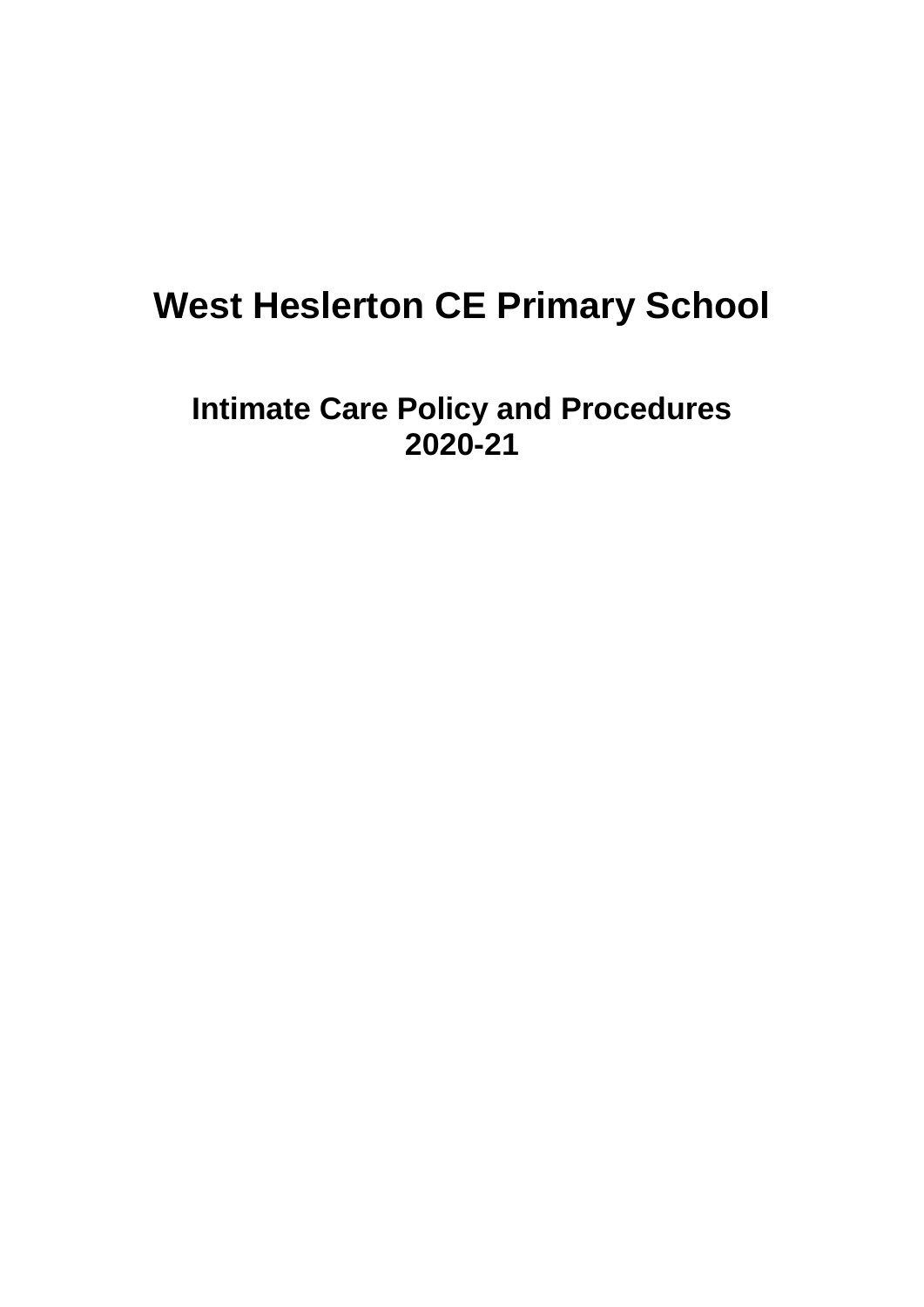## **Introduction**

West Heslerton CE Primary School is committed to ensuring that all staff responsible for the intimate care of children will undertake their duties in a professional manner at all times.

We recognise that there is a need to treat all our children with respect when intimate care is given without any prejudice. Our school seeks to make reasonable adjustments to meet the needs of each child and children should not be treated less favourably because of their delayed incontinence. Standards of continence have no bearing on whether a child is admitted to our school.

Starting school is a time of growth and very rapid developmental change for all children. As with all developmental milestones in the foundation stage, there is wide variation in the time at which children master the skills involved in being fully toilet trained. Children in the Foundation Stage may:

- be fully toilet trained across all settings
- have been fully toilet trained but regress for a little while in response to the stress and excitement of beginning the Foundation Stage
- be fully toilet trained at home but prone to accidents in new settings
- be on the point of being toilet trained but require reminders and encouragement
- not be toilet trained at all but likely to respond quickly to a well-structured toilet training programme
- be fully toilet trained but have disabilities or learning difficulties
- have delayed onset of full toilet training in line with other development delays but will probably master these skills during the Foundation Stage
- have SEND that makes it unlikely that they will be toilet trained during the Foundation Stage

Admitting children who have continence problems into Foundation Stage, Key Stage 1 and 2 provision can present a challenge to schools. The purpose of this policy and guidelines is to identify best practice to achieve the full inclusion of such children.

This policy follows that of NYCC model policy for all Early Years provision including childminders, full day care, pre-school playgroups, crèches, out of school clubs and maintained provision within schools.

## **Context from NYCC policy:**

*Many pre-school settings and schools are now admitting younger children than before and more children with developmental delay or more complex needs now attend a mainstream setting. For very young children, continence would not be the developmental norm, however, for older children in the Early Years Foundation Stage continence may be delayed.*

*Delayed continence is not necessarily linked with learning difficulties or disabilities. However, by virtue of their immaturity, health or personal development, some children may be in nappies or have occasional accidents especially in the first few months after admission.* 

*Early Years settings and schools must make reasonable adjustments to meet the needs of each child and children should not be excluded nor treated less favourably because of incontinence.*

*The Council for Disabled Children has worked with Leicester City LEA to produce guidance on this matter and the national Sure Start unit has published this on its website and is available at*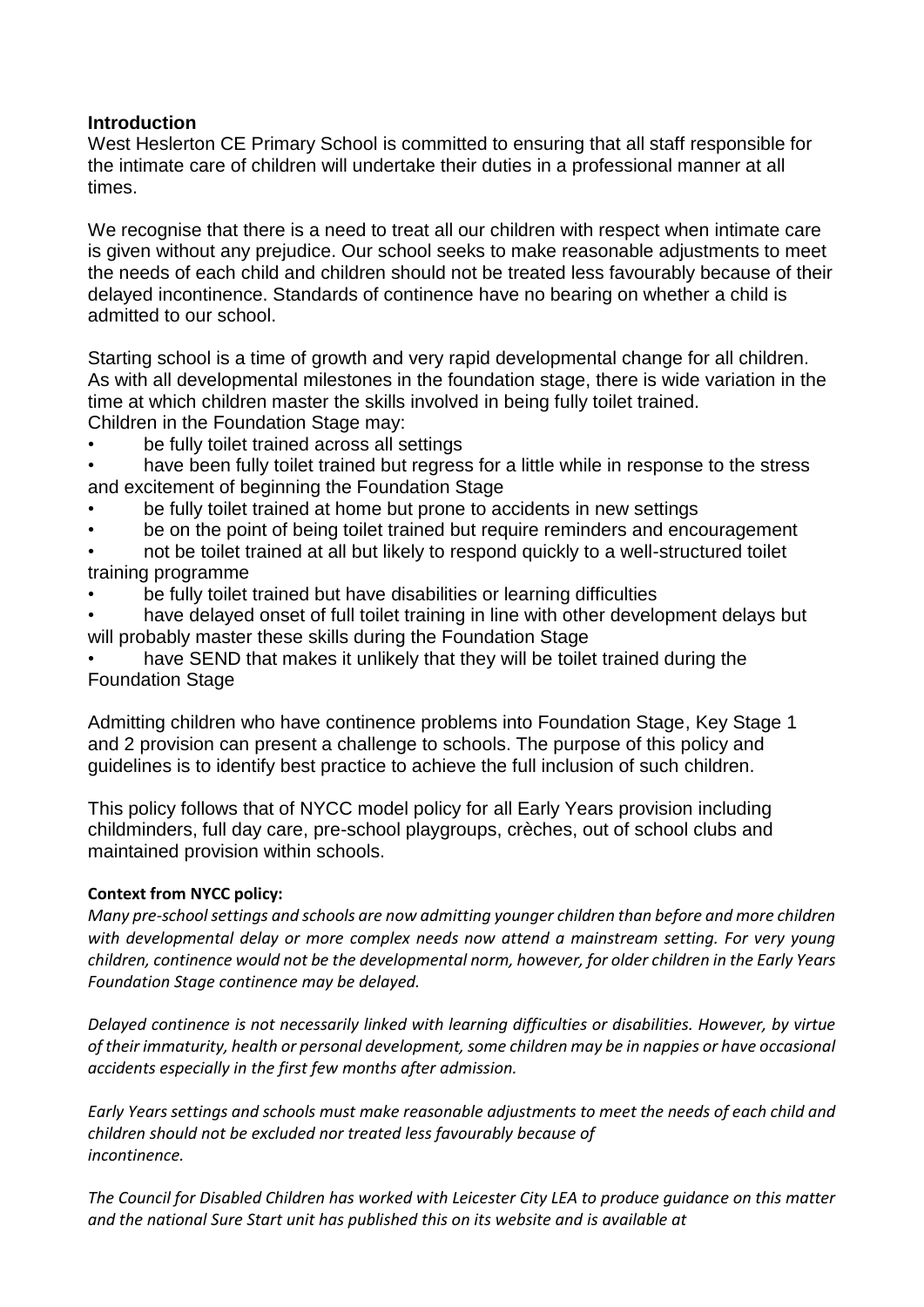#### *http://webarchive.nationalarchives.gov.uk/20100613122732/dcsf.gov.uk/everychildmatters/research/ publications/surestartpublications/1365/*

*Sure Start explains that it is "pleased to share this policy with all local authorities, childcare and early education settings so that this good practice is available to all"*

#### *Continence*

*The Equality Act 2010 requires all education providers to re-examine all policies, consider the implications of the Act for practice and revise their current arrangements. In the light of historical practices that no longer comply with new legislation, changes will particularly be required wherever blanket rules about continence have been a feature of a setting's/school's admissions policy. Schools and settings will also need to set in motion action that ensures they provide an accessible toileting facility if this has not previously been available. The Department of Health has issued clear guidance about the facilities that should be available in each school (Good Practice in Continence Services, 2000), and guidance is also available in the EYFS Welfare requirements documentation.*

*Achieving continence is one of many developmental milestones and in some cases this one developmental area has assumed significance beyond all others. Schools and settings should work in partnership with parents and carers to maintain a supportive and positive approach to this area.*

## *Definition of Disability in the Equality Act 2010*

*The Equality Act 2010 provides protection for anyone who has a disability or impairment that has an adverse effect on his/her ability to carry out normal day-to-day activities. The effect must be substantial and long-term.* 

*It is clear therefore that anyone with a condition that affects aspects of personal development must not be discriminated against. It would also be unacceptable to refuse admission to other children who are delayed in achieving continence. Delayed continence is not necessarily linked with a disability.* 

*All providers are expected to meet the needs of children with delayed personal development in the same way as they would meet the individual needs of children with delayed language, or any other kind of delayed development. Children should not be excluded from normal EYFS activities solely because of incontinence.* 

*Any admission policy that sets a blanket standard of continence, or any other aspect of development, for all children is likely to be discriminatory and therefore unlawful under the Act. All such issues have to be dealt with on an individual basis, and settings/schools are expected to make reasonable adjustments to meet the needs of each child.* 

## **Definition of Intimate Care**

Intimate care can be defined as any care which involves washing, touching or carrying out a procedure to intimate personal areas which most people usually carry out themselves but some pupils are unable to do because of their young age, physical difficulties or other special needs. Examples include care associated with continence as well as more ordinary tasks such as help with washing, toileting or dressing.

## **Special Education Needs and Disability (SEND)**

The school recognises that some children with SEND and other children's home circumstances may result in children arriving at school with under developed toilet training skills. If a child is not toilet trained because of a disability his/her rights to inclusion are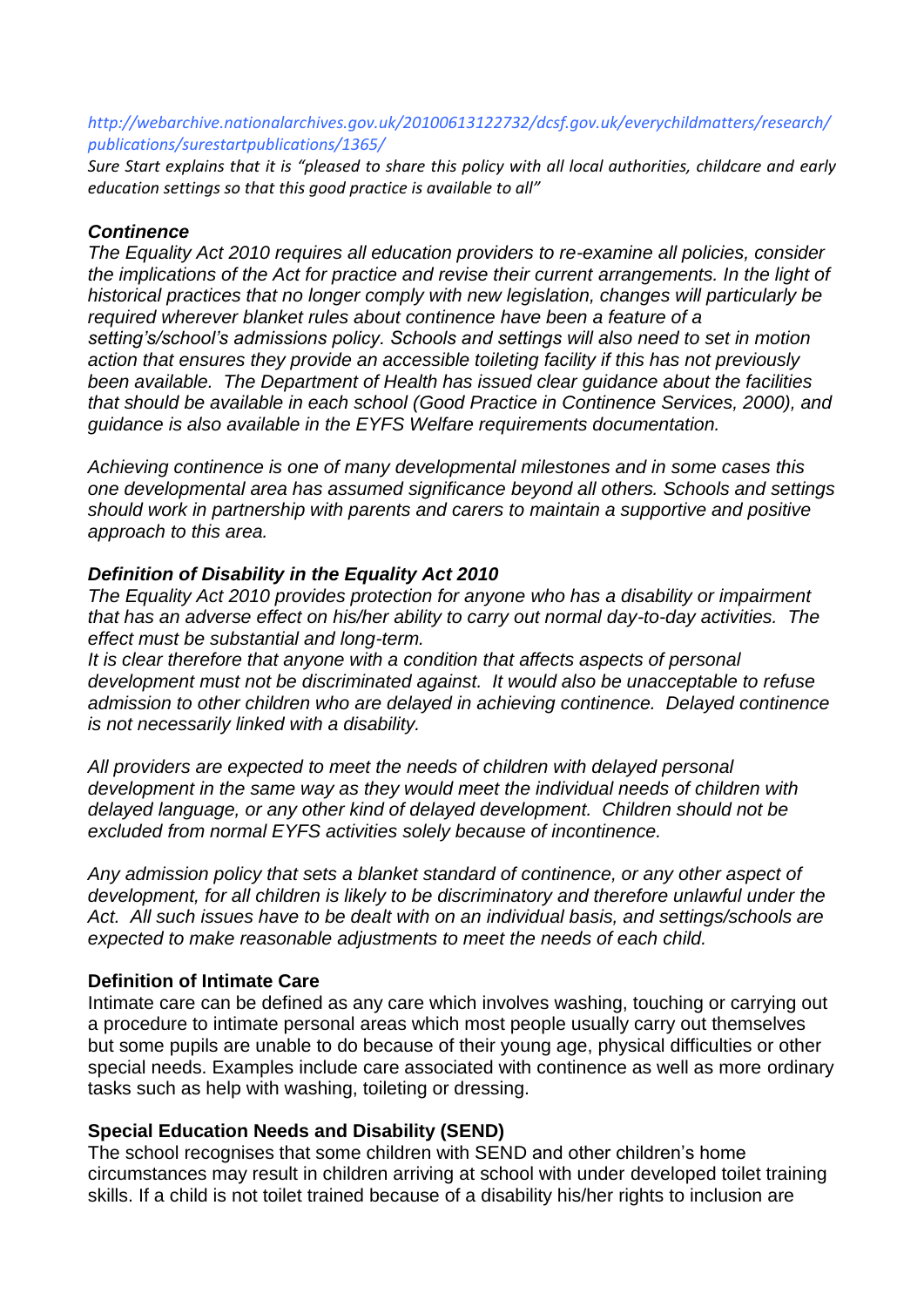additionally supported by the SEND & Disability Act 2005 & Part 1V of the Disability Discrimination Act 1995.

If a child's toileting needs are substantially different than those expected of a child his/her age, then the child's needs may be managed through a toileting program as advised by a Health Professional and/or in some cases, an Education Health Care Plan (EHCP). This continence policy should be read in conjunction with the schools' policies as below:

- safeguarding policy and child protection procedures
- staff code of conduct and guidance on safer working practice
- 'whistle-blowing'
- health and safety policy and procedures
- Special Educational Needs and Disabilities policy

## **Our principles**

At West Heslerton CE Primary School we believe that:

- Every child has the right to be safe.
- Every child has the right to personal privacy.
- Every child has the right to be valued as an individual.
- Every child has the right to be treated with dignity and respect.

• Every child has the right to be involved and consulted in their own intimate care to the best of their abilities.

• Every child has the right to express their views on their own intimate care and to have such views taken into account.

• Every child has the right to have levels of intimate care that are as consistent as possible.

The Governing Body recognises its duties and responsibilities in relation to the Equalities Act 2010 which requires that any child with an impairment that affects his/her ability to carry out day-to-day activities must not be discriminated against.

We are committed to ensuring that all staff responsible for the intimate care of children will undertake their duties in a professional manner at all times. It is acknowledged that these adults are in a position of great trust. Meeting a child's intimate care needs is one aspect of safeguarding.

We recognise that there is a need to treat all children, whatever their age, gender, disability, religion, ethnicity or sexual orientation with respect and dignity when intimate care is given. The child's welfare is of paramount importance and his/her experience of intimate and personal care should be a positive one. It is essential that every child is treated as an individual and that care is given gently and sensitively: no child should be attended to in a way that causes distress or pain.

Staff will work in close partnership with parent/carers and other professionals to share information and provide continuity of care. Where children with complex and/or long term health conditions have an Education Health Care Plan (EHCP) in place, the plan should, where relevant, take into account the principles and best practice guidance in this continence policy.

Members of staff must be given the choice as to whether they are prepared to provide intimate care to children. All staff undertaking intimate care must be given appropriate training.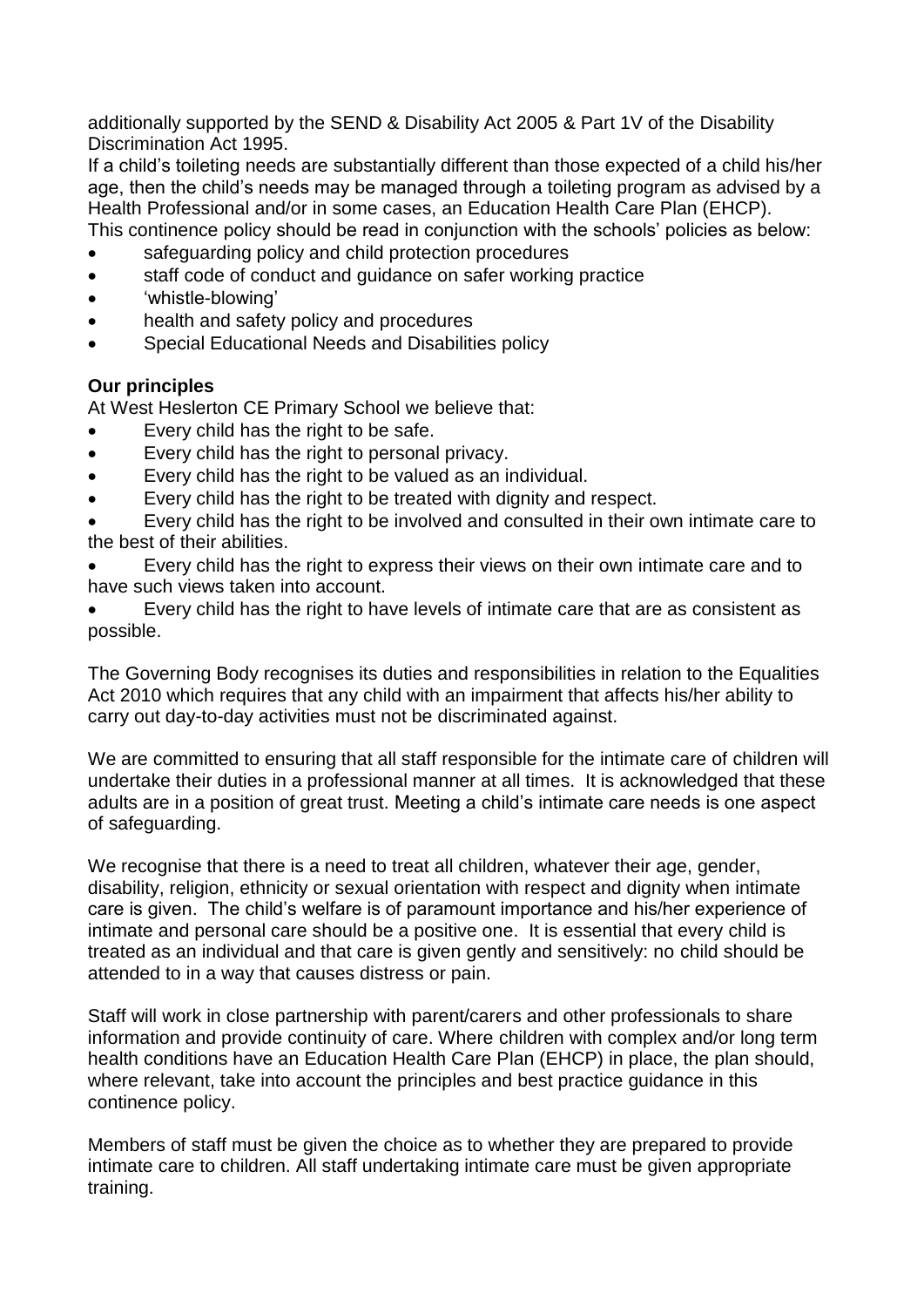This Incontinence Policy has been developed to safeguard children and staff. It applies to everyone involved in the intimate care of children.

## **Providing comfort or support**

Children may seek physical comfort from staff (particularly children in Pre-Reception and Reception). Where children require physical support, staff need to be aware that physical contact must be kept to a minimum and be child initiated. When comforting a child or giving reassurance, the member of staff's hands should always be seen and a child should not be positioned close to a member of staff's body which could be regarded as intimate. If physical contact is deemed to be appropriate staff must provide care which is suitable to the age, gender and situation of the child. If a child touches a member of staff in a way that makes him/her feel uncomfortable this can be gently but firmly discouraged in a way which communicates that the touch, rather than the child, is unacceptable.

## **Medical procedures (See Policy on Medicines)**

If it is necessary for a child to receive medicine during the school day parents must fill out a permission form from the school office and discuss their child's needs with a member of staff before the school agrees to administer medicines or medical care. It must be made clear to parents that staff administration of medicines is voluntary.

## **Assisting a child to change his/her clothes:**

On occasions, an individual child may require some assistance with changing if, for example, he / she has an accident at the toilet, gets wet outside, or has vomit on his / her clothes etc.

Staff will always encourage children to attempt undressing and dressing unaided. However, if assistance is required this will be given by a teacher or teaching assistant.

# **Soiling**

If a child soils themself in school, a professional judgement will be made whether it is appropriate to change the child in school, or request the parent/carer to collect the child for changing. In these circumstances, the child's needs are paramount and they will reassured throughout.

These guidelines outline our procedures but we will also seek to make age-appropriate responses:

It is the responsibility of all staff caring for a child to ensure that they are aware of the child's method and level of communication. Depending on their maturity and levels of anxiety children may communicate using different methods - words, signs, symbols, body movements, eye pointing, etc. To ensure effective communication:

- Make eye contact at the child's level;
- Use simple language and repeat if necessary.
- Wait for response
- Treat the child as an individual with dignity and respect.

The child will be given the opportunity to change their underwear in private and carry out this process themselves. School can provide a supply of wipes, clean underwear and spare uniform for this purpose.

If a child is not able to complete this task then they will be asked if they would like some help. A teacher or teaching assistant will support them with this. The teacher or teaching assistant will make a decision regarding the level of support a child may need on the basis of loco-parentis and our duty of care to meet the needs of the child. The teacher or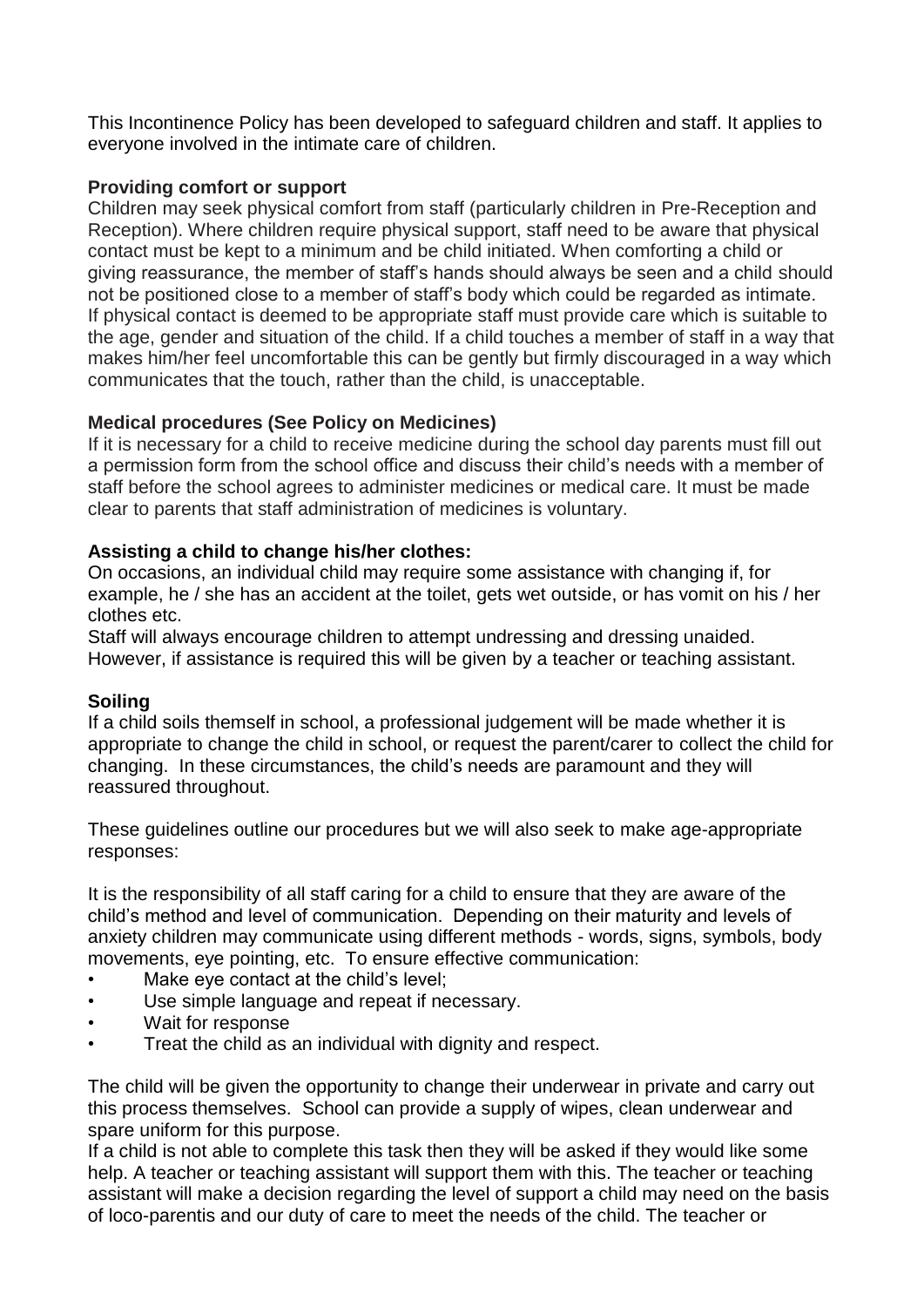teaching assistant will make another member of staff aware that they are changing a child and will help them to change in the most discrete area available.

The child will be encouraged to have a go at changing and cleaning themselves under the guidance of the adult present. If they are unable to clean themselves sufficiently the adult will ask if they would like some help. The adult will use baby wipes to clean the child as necessary. Whenever possible, it is recommended that children who are able, will be changed standing up.

If the member of staff feels that the child needs a shower or bath to get clean, they will contact the parent/guardian of the child to collect the child. This child will be encouraged to return to school unless there is an infection.

If there is not a suspected infection, the parents/guardians will be notified that the child has had a change of clothes at the end of the school day.

If a child has required physical assistance with intimate care, the member of staff will complete a record of this support on the record of physical assistance in intimate care form provided. Please see Appendix A.

Pupils who require regular assistance with intimate care have written Individual Education Plans (IEP), health care plans or intimate care plans agreed by staff, parents/carers and any other professionals actively involved, such as school nurses or physiotherapists. Ideally the plan should be agreed at a meeting at which all key staff and the pupil should also be present wherever possible/appropriate. Any historical concerns (such as past abuse) should be considered. The plan should be reviewed as necessary, but at least annually, and at any time of change of circumstances, e.g. for residential trips or staff changes (where the staff member concerned is providing intimate care). They should also consider procedures for educational visits/day trips.

## **Procedures**

- Staff to wear disposable gloves and aprons while dealing with the incident.
- Soiled nappies/pads to be double wrapped and placed in a lidded bin.
- Changing area to be cleaned after use.
- Hot water and liquid soap available to wash hands as soon as the task is completed.
- Hot air dryer or paper towels available for drying hands.

# **Disposal wet/soiled clothes**

School staff will always wear protective disposable gloves and seal any soiled clothing in a plastic bag for return to parents/carers. Staff will remove gloves and apron when finished which must be disposed of immediately by placing in a rubbish bin. The child returned to room before the staff member returns to clean mat with disinfectant spray and wipe down with paper towels.

# **Out of school visits, clubs etc.**

Employees should take particular care when supervising pupils in the less formal atmosphere of a residential setting or after-school activity. Although more informal relationships in such circumstances tend to be usual, the standard of behaviour expected of staff will be no different from the behaviour expected within school. Staff involved in such activities should also be familiar with their school's/establishment's policy and all Guidance regarding out of school activities.

To ensure pupils' safety, increased vigilance may be required when monitoring their behaviour on field trips, holidays etc. It is important to exercise caution so that a pupil is not compromised, and the member of staff does not attract allegations of overly intrusive or abusive behaviour.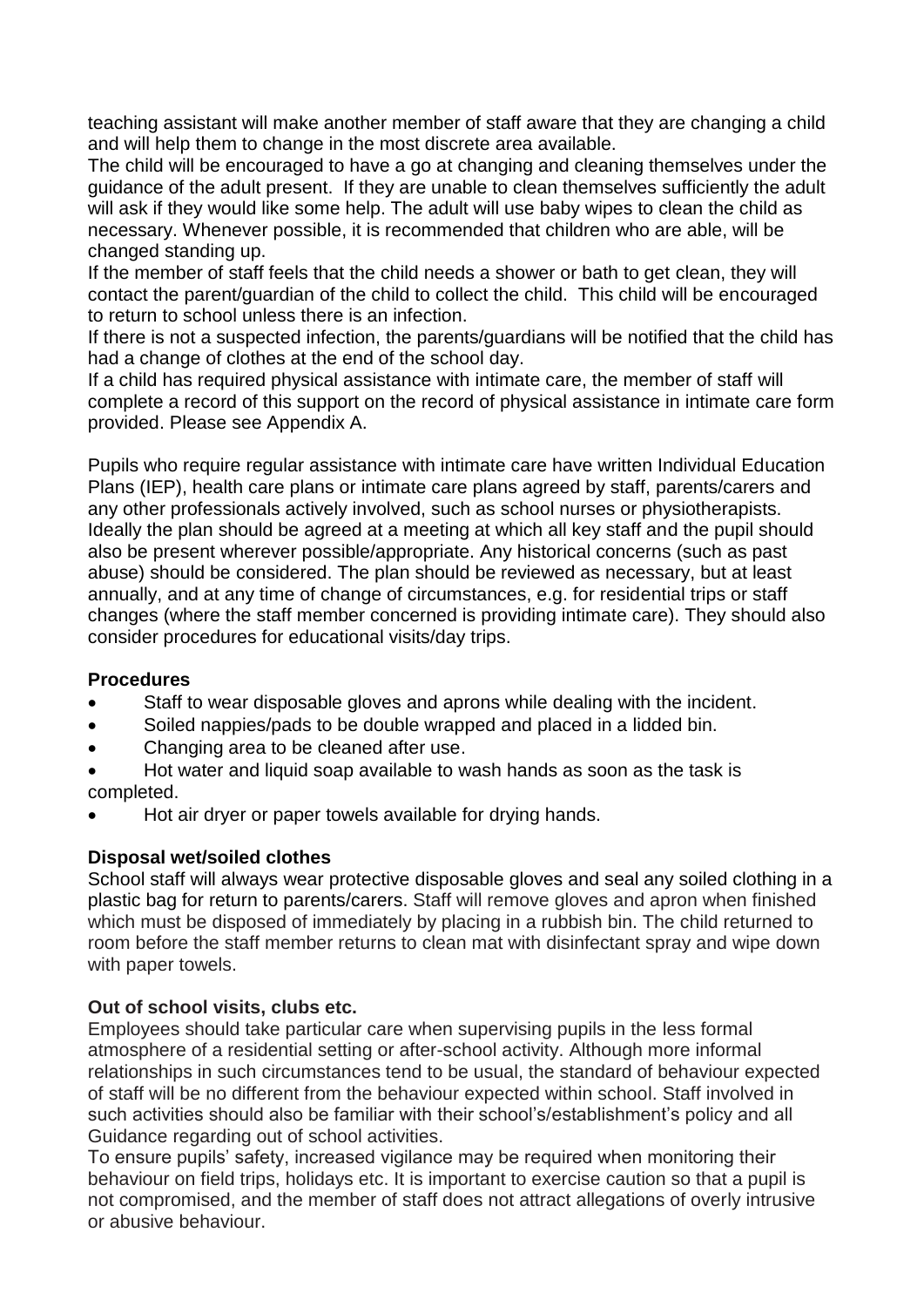On occasions (field trips/days out, etc.) some pupils might be short of funds and would be embarrassed or singled out if this were known. It would be acceptable for a member of staff to subsidise a child, if this was disclosed to colleagues.

Meetings with pupils away from the school premises where a chaperone will not be present are not permitted unless specific approval is obtained from the head teacher or other senior colleague with delegated authority. Staff should not place themselves in a position where they are in a vehicle, house or other venue alone with a child. If staff come into contact with pupils whilst off duty, they must behave as though in their professional role and not give conflicting messages regarding their own conduct.

## **Child Protection**

The normal process of changing a child should not raise child protection concerns, and there is no requirement for there to be a second member of staff available unless there is an identified need. Disclosure checks (DBS) are in place for all staff working at West Heslerton CE Primary School to ensure the safety of children with staff employed in childcare and education roles. A student or trainee teacher on placement will not change a child.

There is positive value in both male and female staff being involved with children. Ideally, every child should have the choice for intimate care but the current ratio of female to male staff means that assistance will more often be given by a woman.

When intimate care is being carried out, all children have the right to dignity and privacy, i.e. they should be appropriately covered, the door closed or screens/curtains put in place;

• If the child appears distressed or uncomfortable when personal tasks are being carried out, the care should stop immediately. Staff will try to ascertain why the child is distressed and provide reassurance;

If there any concerns these will be reported to the Designated Teacher for Child Protection and will complete a written record;

If a member of staff has any concerns about physical changes in a child's presentation, e.g. unexplained marks, bruises, etc. s/he will immediately report concerns to the Designated Senior Person for Child Protection or Headteacher. A clear written record of the concern will be completed and a referral made to Children's Services Social Care if appropriate, in accordance with the school's child protection procedures. Parents/carers will be asked for their consent or informed that a referral is necessary prior to it being made but this should only be done where such discussion and agreement-seeking will not place the child at increased risk of suffering significant harm.

If a child becomes unusually distressed or very unhappy about being cared for by a particular member of staff, this should be reported to the class teacher or Headteacher. The matter will be investigated by the Headteacher and outcomes recorded. Parents/carers will be contacted as soon as possible in order to reach a resolution. Staffing schedules will be altered until the issue/s is/are resolved so that the child's needs remain paramount. Further advice will be taken from outside agencies if necessary.

If a child, or any other person, makes an allegation against an adult working at the school this should be reported to the Headteacher (or to the Chair of Governors if the concern is about the Headteacher) who will consult the Local Authority Designated Officer in accordance with the school's policy: Dealing with Allegations of Abuse against Members of Staff and Volunteers. It should not be discussed with any other members of staff or the member of staff the allegation relates to.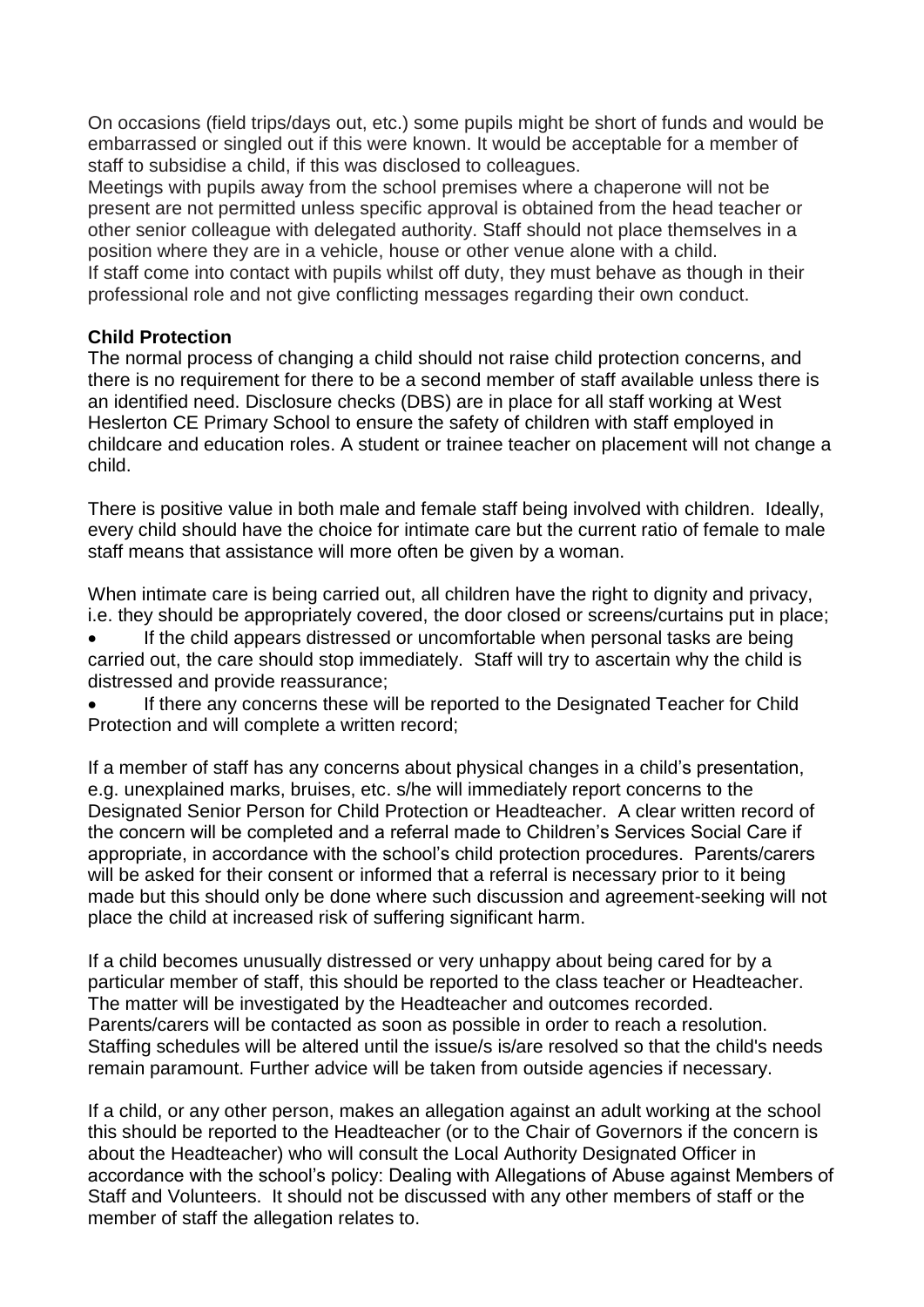Similarly, any adult who has concerns about the conduct of a colleague at the school or about any improper practice will report this to the Headteacher or to the Chair of Governors, in accordance with the child protection procedures and 'whistle-blowing' policy.

#### **Resources**

It could take ten minutes or more to change an individual child. This is not dissimilar to the amount of time that might be allocated to work with a child on an individual learning target, and of course, the time spent changing the child can be a positive, learning time.

However, if several children with continence needs enter Foundation Stage provision of a setting there should be clear resource implications. Within our school, teachers should speak to the SENCo to ensure the additional resources from the school's resources are allocated to ensure that the children's individual needs are met.

Where possible, we ask that parents send their child to school with a change of clothes and spare pads/nappies. School will provide wipes and bags for the disposal of nappies and pads.

#### **Partnership Working**

There are other professionals who can help with advice and support. The Health Service or Family Health Visitors have expertise in this area and can support parents to implement toilet training programmes in the home. Health care professionals can also carry out a full health assessment in order to rule out any medical cause of continence problems

#### **Further Information and guidance recommended by NYCC**

**Toileting Issues for Schools and Nurseries** (Leicester, Leicestershire and Rutland Specialist Community Child Health Services) Available from Early Years Co-ordinator (SEN) , Early Years Support Team, New Parks House, Pindar Road, Leicester, LE3 9RN or e-mail [early.yearssupport@leicester.gov.uk](mailto:early.yearssupport@leicester.gov.uk)

**Enureris Resource & Information Centre** (ERIC), 34 Old School House, Britannia Road, Kinswood, Bristo, BS15 8BD. Telpehone: 0117 960 3060 Website [www.eric.org.uk](http://www.eric.org.uk/)

**Good Practice in Continence Services**, 2000. Available free from Department of health,PO Box 777, London SE1 6XH or [www.doh.gov.uk/continenceservices.htm](http://www.doh.gov.uk/continenceservices.htm)

## **At a Glance** - NYCC

## **NYCC Managing the Health Care Needs of Children and Young People October 2008**

**Date policy adopted:** February 2021 (staff) **Reviewed:** Summer 2022 (FGB) **Date of next review:** Autumn 2023 (FGB)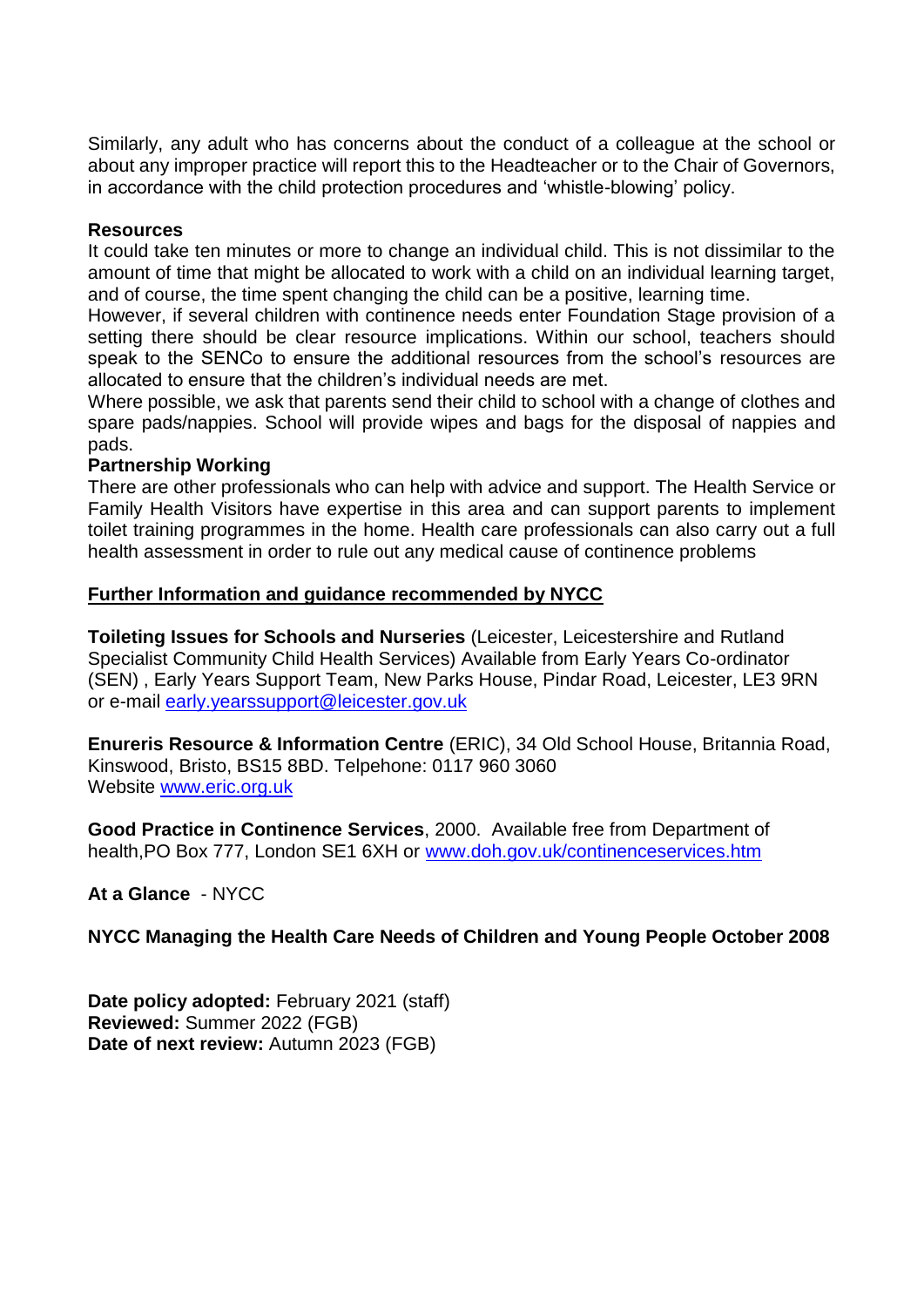# **North Yorkshire Health & Safety Policy Appendix 1: record of physical assistance in intimate care provided**

| <b>Child's Name:</b> |                                                              |                     |                                                            |
|----------------------|--------------------------------------------------------------|---------------------|------------------------------------------------------------|
| <b>Date</b>          | <b>Intimate Care</b><br>provided (use key if<br>appropriate) | Administered<br>by: | Any other information<br>(including start and end<br>time) |
|                      |                                                              |                     |                                                            |
|                      |                                                              |                     |                                                            |
|                      |                                                              |                     |                                                            |
|                      |                                                              |                     |                                                            |
|                      |                                                              |                     |                                                            |
|                      |                                                              |                     |                                                            |
|                      |                                                              |                     |                                                            |
|                      |                                                              |                     |                                                            |
|                      |                                                              |                     |                                                            |
|                      |                                                              |                     |                                                            |
|                      |                                                              |                     |                                                            |

Key: Changing clothes: CC Changing nappy: CN Changing pad: CP